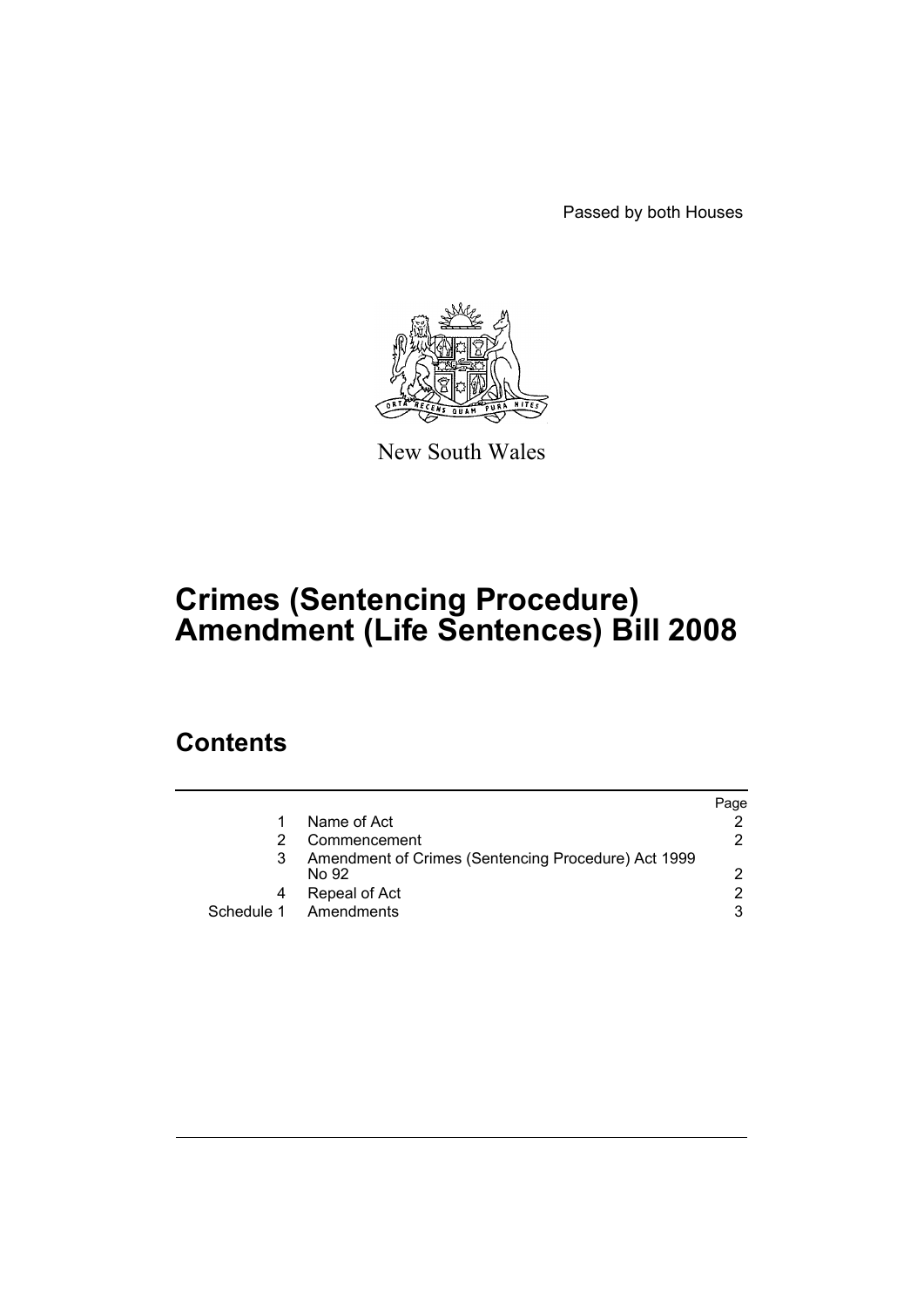*I certify that this public bill, which originated in the Legislative Assembly, has finally passed the Legislative Council and the Legislative Assembly of New South Wales.*

> *Clerk of the Legislative Assembly. Legislative Assembly, Sydney, , 2008*



New South Wales

## **Crimes (Sentencing Procedure) Amendment (Life Sentences) Bill 2008**

Act No , 2008

An Act to amend the *Crimes (Sentencing Procedure) Act 1999* with respect to applications for redeterminations of existing life sentences.

*I have examined this bill and find it to correspond in all respects with the bill as finally passed by both Houses.*

*Assistant Speaker of the Legislative Assembly.*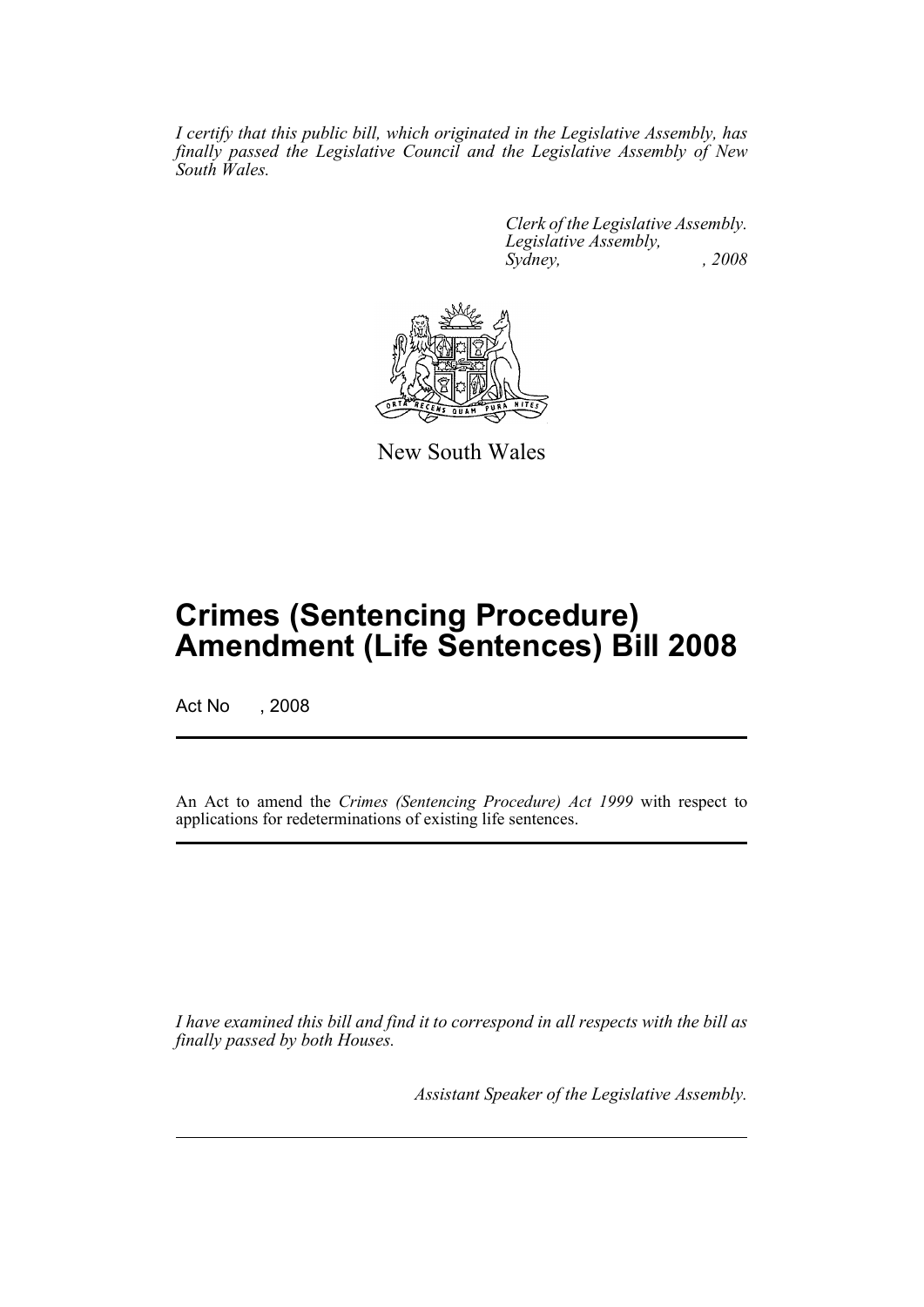#### <span id="page-2-0"></span>**The Legislature of New South Wales enacts:**

#### **1 Name of Act**

This Act is the *Crimes (Sentencing Procedure) Amendment (Life Sentences) Act 2008*.

#### <span id="page-2-1"></span>**2 Commencement**

This Act commences on the date of assent to this Act.

#### <span id="page-2-2"></span>**3 Amendment of Crimes (Sentencing Procedure) Act 1999 No 92**

The *Crimes (Sentencing Procedure) Act 1999* is amended as set out in Schedule 1.

#### <span id="page-2-3"></span>**4 Repeal of Act**

- (1) This Act is repealed on the day following the day on which this Act commences.
- (2) The repeal of this Act does not, because of the operation of section 30 of the *Interpretation Act 1987*, affect any amendment made by this Act.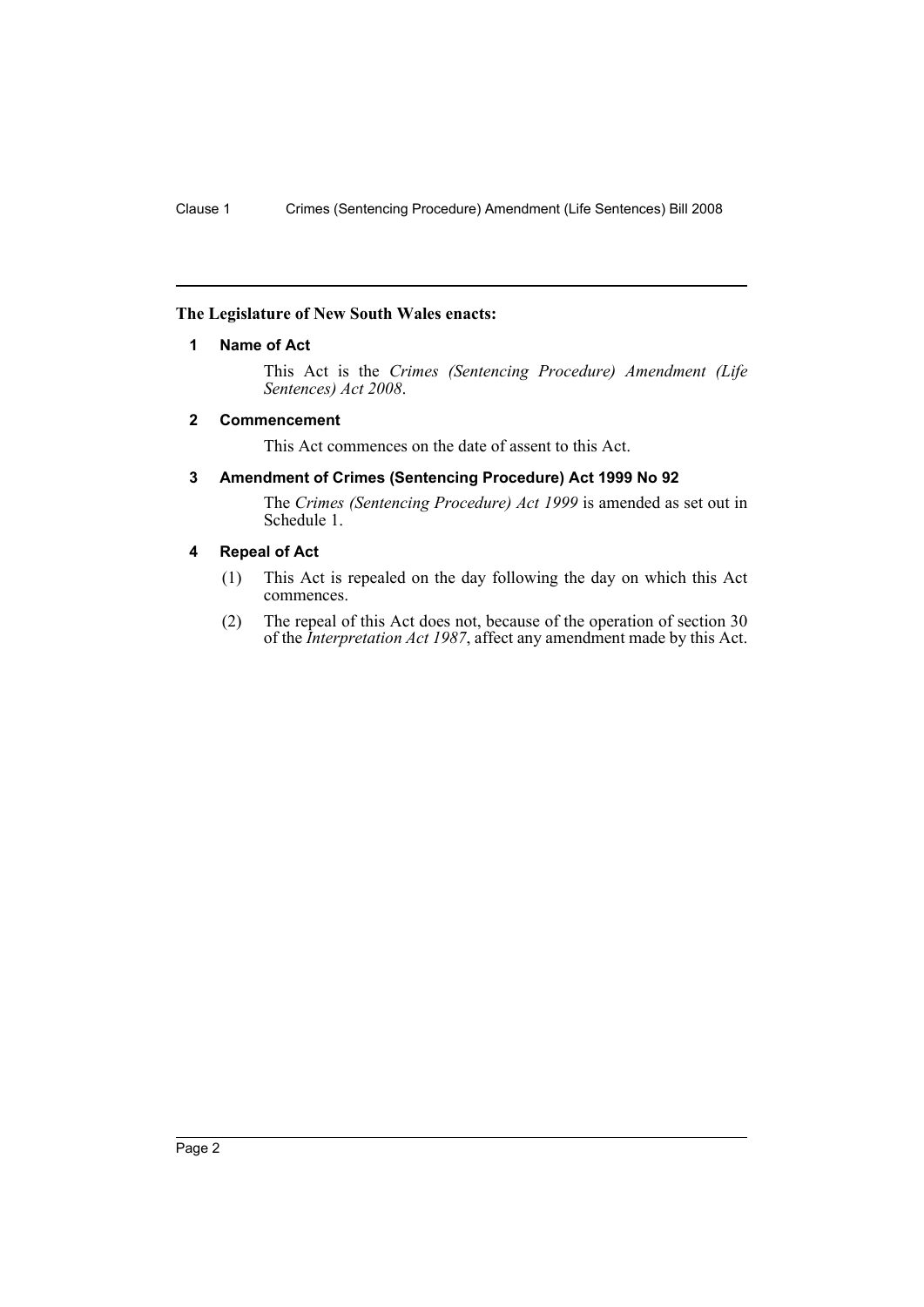Crimes (Sentencing Procedure) Amendment (Life Sentences) Bill 2008

Amendments **Amendments** Schedule 1

### <span id="page-3-0"></span>**Schedule 1 Amendments**

(Section 3)

**[1] Schedule 1 Existing life sentences**

Omit "any direction under clause 6" from clause 2 (1). Insert instead "clauses 6 and 6A (2)".

#### **[2] Schedule 1, clause 2A**

Insert after clause 2:

#### **2A Restriction on number of further applications by offender for determination of non-parole periods**

- (1) This clause applies only in relation to an application referred to in clause 2 (1) made by an offender on or after 17 June 2008. It does not apply in relation to any such application made by an offender before that date (including an application that was made but not finally disposed of before that date).
- (2) An offender may not make more than one application referred to in clause 2 (1).
- (3) If, in disposing under clause 4 of an application referred to in clause  $2(1)$ , the Supreme Court declines to set a specified term for an existing life sentence or to set a non-parole period for the sentence, the offender who made the application is to serve the existing life sentence for the term of his or her natural life.
- (4) An application referred to in clause 2 (1) that is made by an offender and duly withdrawn is not to be counted as an application made by the offender for the purposes of subclause (2).
- (5) This clause has effect despite any other provision of this Schedule.

#### **[3] Schedule 1, clause 6 (1A)**

Insert before clause 6 (1):

(1A) This clause applies only in relation to an application referred to in clause 2 (1) that was made by an offender but not finally disposed of before 17 June 2008. It does not apply in relation to an application referred to in clause 2 (1) that was made by an offender on or after that date.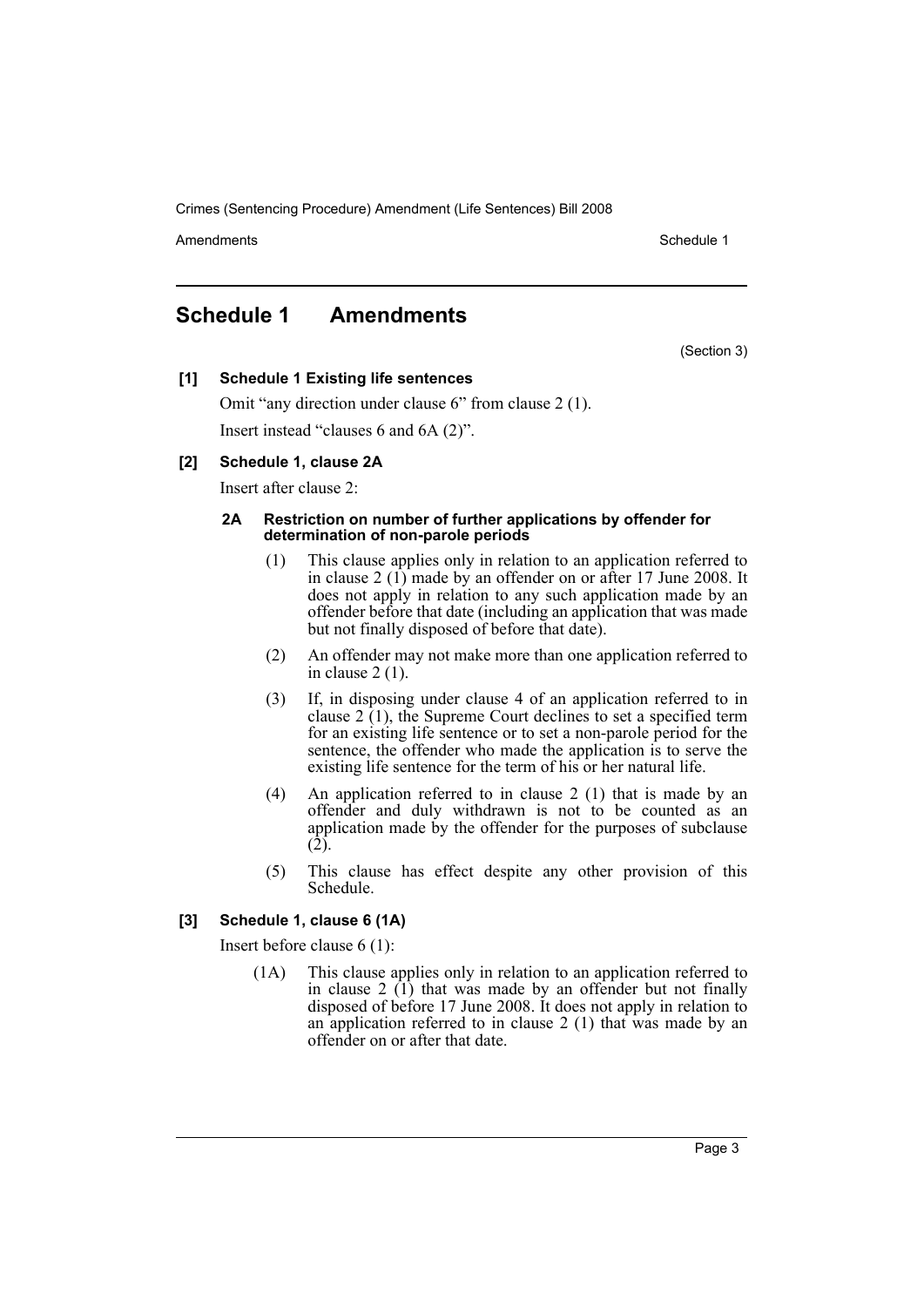Crimes (Sentencing Procedure) Amendment (Life Sentences) Bill 2008

Schedule 1 Amendments

#### **[4] Schedule 1, clause 6A**

Insert after clause 6:

#### **6A Leave required for withdrawal of application and re-application**

- (1) An application referred to in clause 2 (1) may be withdrawn by the offender who made the application, but only with the leave of the Supreme Court.
- (2) If the Supreme Court grants leave to withdraw an application referred to in clause 2 (1):
	- (a) the offender who made the application may not make a further application referred to in clause 2  $(1)$  without the leave of the Court, and
	- (b) if the Court so directs, the offender may not make the further application for a specified period of time.
- (3) In considering whether to grant leave to withdraw an application, or to make a further application, referred to in clause  $\hat{2}$  (1), the Supreme Court must have regard to and give substantial weight to the number of times the offender has previously withdrawn any application referred to in clause 2 (1).
- (4) Subclause (3) does not limit the matters to which the Supreme Court may have regard in deciding whether or not to grant leave to withdraw an application, or to make a further application, referred to in clause 2 (1).
- (5) No appeal lies against the decision of the Supreme Court on an application for leave under subclause (1).
- (6) An application referred to in clause  $2(1)$  that is withdrawn cannot be restored.
- (7) If the Supreme Court declines to grant an application for leave under subclause  $(2)$   $(a)$ , the offender is to serve the existing life sentence the subject of the application for the term of his or her natural life.

#### **[5] Schedule 1, clause 7 (5)**

Insert after clause 7 (4):

(5) In considering an application referred to in clause 2 (1) that is made on or after 17 June 2008, or that was made before that date but not finally disposed of before the commencement of the *Crimes (Sentencing Procedure) Amendment (Life Sentences) Act 2008*, the Supreme Court must have regard to and give substantial weight to the following: